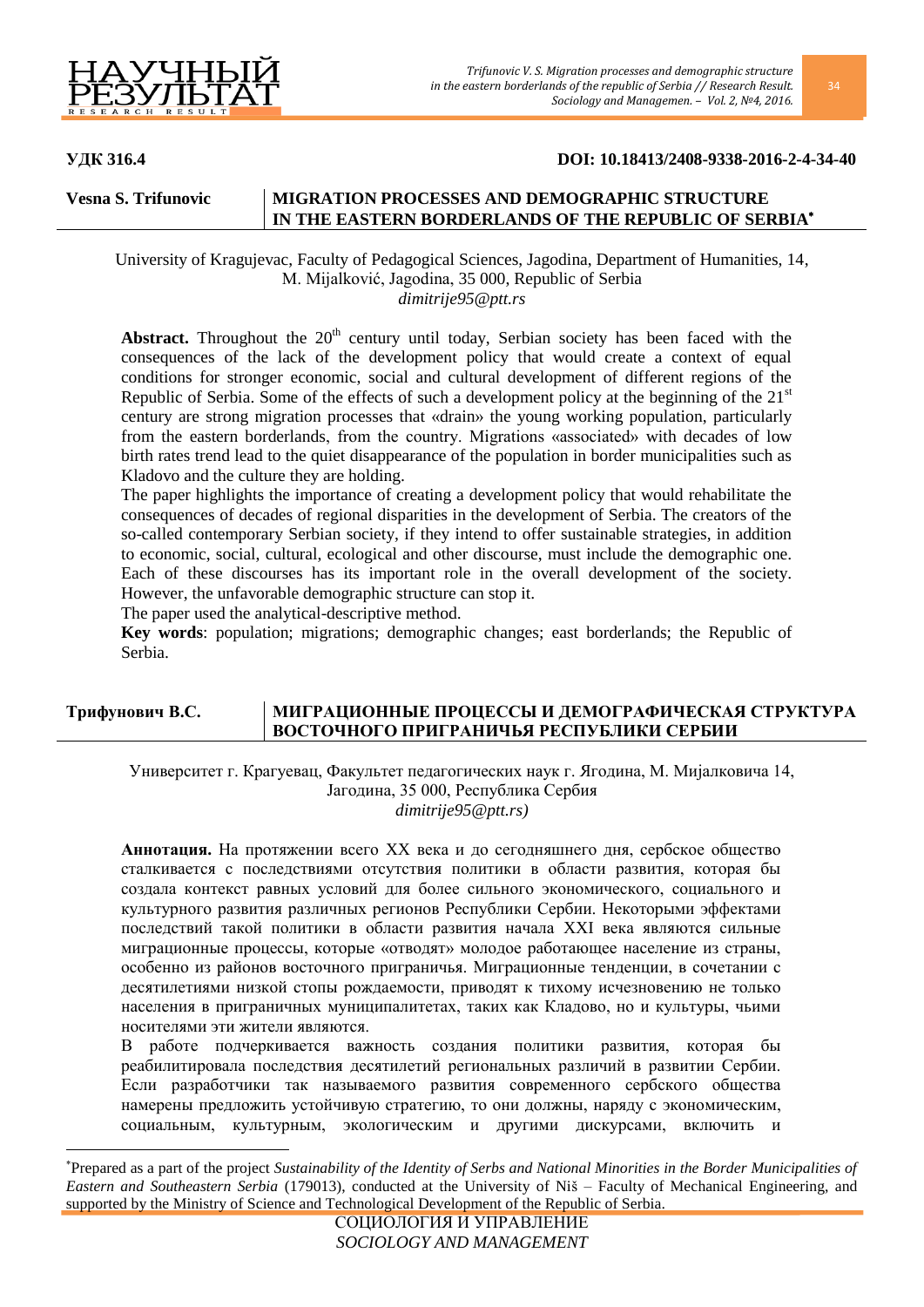

В работе используется аналитическо-описательный метод.

**Ключевые слова:** население; миграционные процессы; демографические изменения; восточное приграничье; Республика Сербия.

## **Introduction**

7YHI

The movement and the development of a population are influenced by the following factors: (a) natural movement and population renewal i.e. natural growth, and (b) migrations (immigrations and emigrations). Term *migration* means the spatial mobility of the population. Migration (lat. migratio) relates to movement, trek. Traditionally, the term referred to the emigration, and today to long-term work and stay in the countries more developed than the country of origin of migrants. United Nations consider migrations as the forms of spatial mobility between two geographical locations, as a permanent change of residence, while in the local professional and scientific literature, migration indicates any change of residence, regardless of the duration and distance. It is believed that every act of free migration is the result of individual decisions that form two large groups of factors: (1) pull factors which include better employment opportunities, the possibility of gaining higher wages, benefits provided by the environment and living conditions, the lure of new or different activities etc. (2) push factors which include declining of natural resources or their prices, job loss, repressive discriminatory treatment, alienation from the community, etc. [1].

Migration movements occur due to the geographical imbalances in the distribution of natural resources, physical and human capital, institutions, traditions and cultural conditions which cause an uneven pace of economic development; the movement of people is also encouraged by the movement of capital and services, or their concentration in a certain area [2]. Migrations may vary based on different criteria: according to *the criterion of state borders* we differ external and internal migration; according to *the criterion of time* we differ final and temporary migration; according to *the cause* we differ economic and non-economic migrations; according to *the willingness* we differ voluntary and involuntary migration, etc.

About external migration we can speak from different perspectives; however, here we will mention two with positive connotations: (a) the perspective of migrants themselves who benefit in social and economic terms - earn more, their quality of life has improved; (b) the perspective of the country of origin

of migrants - migrants bring foreign currency remittances and reduce unemployment, and to make these effects long-term, government activity in premigration, migration and post-migration phase is essential [3].

Migration has a huge impact on the demographic, social and economic structure of the country of origin of migrants: migrants are leaving their jobs, property, state (are in need of permanent abandonment of the country of origin), and consciously develop a life strategy with a better perspective by investing their own resources, and using the provided business opportunities they enhance their material position. The realization of a personal dream of migrants, from the standpoint of the country of origin of migrants, signifies a loss of human resources, the creative potential of newly created values, taxes ... Countries of origin of migrants, such as Serbia, which, in large waves in recent history since the seventies of the last century, has been abandoned by large groups of young, fertile, economically active population, go through different stages of demographic transition. Its outcomes are depopulation, lower birth rates, aging of the population. These negative demographic processes cause a series of negative economic effects and reduce the capacity of the total society to «conquer» the civilizationally reached quality of life.

Decades-long uneven economic development as a result of asymmetric development policy of the Serbian society that provided Belgrade and municipalities in the north of the country with a stronger economic growth has led to the overall social and economic backwardness of border municipalities in the southeast and east. Borderland eastern and southeastern Serbia municipalities are not recognized as potentials in post-development strategies: existing development resources are destroyed (agricultural, industrial, tourist) and, at the same time, there has been no new investment – Borderlands have become synonymous with the periphery. Periphery that is becoming poorer, and with the outflow of the population. Economically stronger centers attract the active working population from the eastern border municipalities such as Kladovo (so called Ključ region). Despite the policy of European and other developed countries towards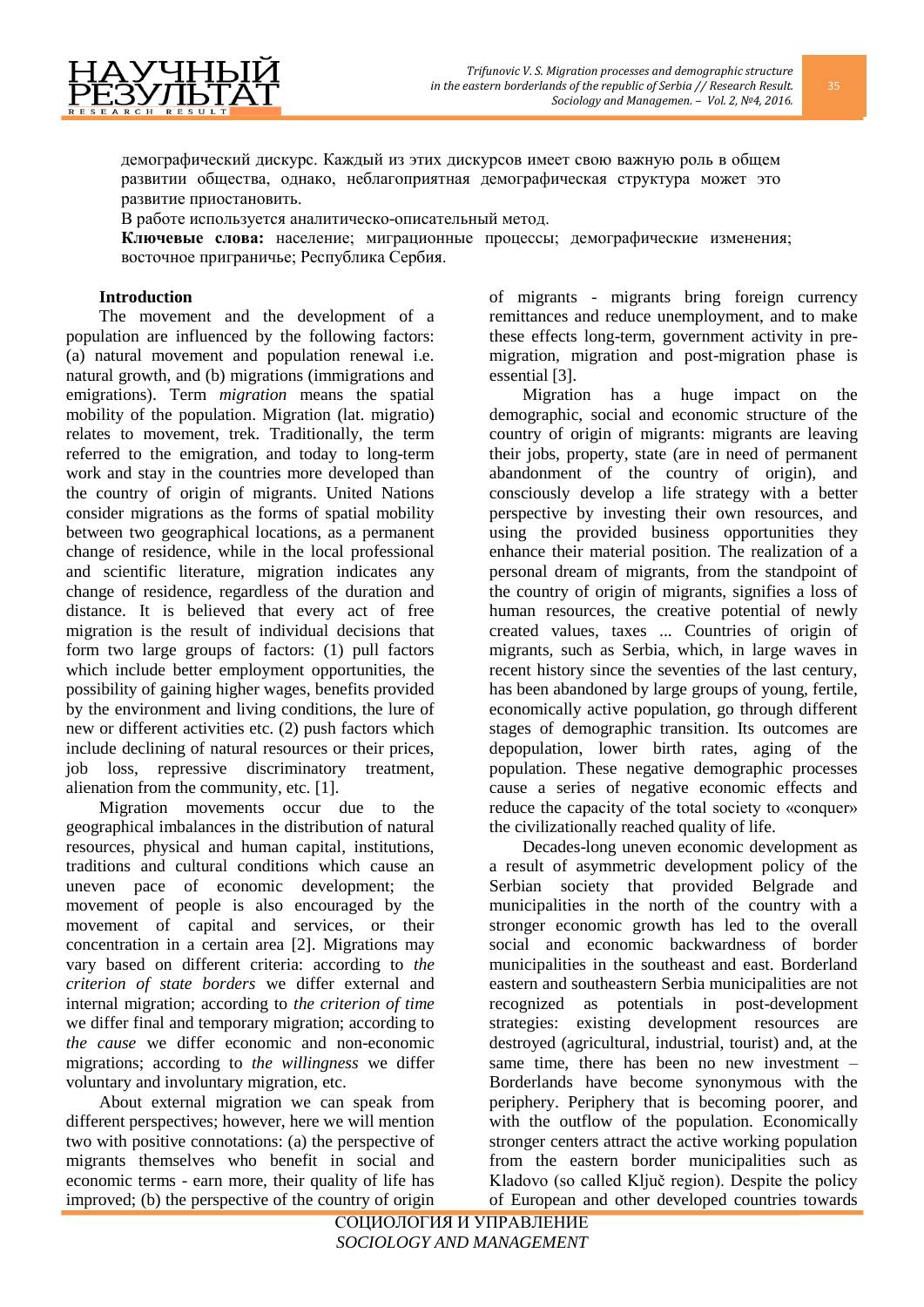migrants, and especially asylum seekers, which is oriented towards programs for readmission due to the attitude of the local population, the rise in xenophobia, changes in the labor market – the population that migrates from Ključ region has developed a special «immigration policy». With the first wave of migrants, after the initial phase of their integration into the labor market, the dependent mobility of their relatives and partners has led to the expansion of migrant families i.e. to the reunification of families. The second and third generation of migrants, born and brought up in the new sociocultural environment, often does not feel the connection with the homeland of their parents and ancestors. It builds its identity on the acceptance of values and belonging to socio-cultural milieus of the «new» homeland, thus making the return to the country of origin almost impossible.

Migration processes, associated with a variety of other demographic processes, lead to the disappearance of Kladovo population: the names of settlements in which lonely houses await their owners foreign workers stretch along the Danube coast. The houses are large and made of expensive material, luxurious, however without people.

## **Method**

The subject of this paper is to study migration and demographic structure of the population in the eastern municipality border of the Republic of Serbia, Kladovo.

The aim of the research is to determine (a) whether there are migratory movements of Kladovo population, (b) the basic characteristics of the demographic structure of the population in the eastern border municipality of Kladovo.

The tasks of the research are: (1) To determine the presence and the main characteristics of migration processes in the municipality of Kladovo, (2) to provide an insight into the statistics that follows the changes in the number of the total population, their distribution by settlements and numerical relationship among different age groups of the population.

Main hypothesis: A large percentage of the population in the municipality of Kladovo participates in the so-called external migration flows, crosses the border in search of «a better life».

Specific hypothesis: In the municipality of Kladovo, the total population is dominated by aging population.

The paper used the analysis of secondary structure (data obtained by regular censuses, reference literature dealing with migrations and demographic structure), as well as a descriptive method.

# **Migration processes in the municipality of Kladovo**

The municipality of Kladovo is the «last point» in the east towards Romania. This border area or «peripheral system laid to the border» [4] is a separate physical-geographical and functional territorial integrity, which has a specific economic, cultural but also strategic importance. The border region of the municipality of Kladovo is located in Bor District, consisting of 23 settlements and 6 villages, of which 18 settlements are located along the coast of the Danube. These are the following settlements: Brza Palanka, Vajuga, Velesnica, Velika Vrbica, Velika Kamenica, Grabovica, Davidovac, Kladovo, Kladušnica, Korbovo, Kastel, Kupusište, Ljubičevac, Mala Vrbica, Manastirica, Milutinovac, Novi Sip, Petrovo Selo, Podvrška, Reka, Rečica, Rtkovo, Tekija. Kladovo is a town, Brza Palanka and Tekija have some characteristics of a small town, and other cities have the characteristics of rural settlements.

From Serbia to the world, one could also go from Kladovo pier, and Kladovo can be reached from other parts of Serbia by different paths. There are three main routes that connect Kladovo with Serbia hinterland: (a) from Belgrade (260 km) through Požarevac and Donji Milanovac, down the Danube by Đerdap highway; (b) from Paraćin (200 km), the connection with highway Belgrade-Niš, over the mountain saddle of Čestobrodica, Zaječar and Negotin; (c) from Niš (about 200 km), over the mountain saddle of Tresibaba, Knjaževac, Zaječar and Negotin [5].

Although the border one, this area is characterized by a high degree of ethnic homogeneity: in the total population there are over 89,9% (17 673), of Serbs, but there are also features of multi-ethnicity primarily due to the presence of Vlachs (788) in the total population and in a much lower percentage the presence of other ethnicities – Romanians (156), Roma (36) and others. Ordinary people living in Kladovo region live in the same way, regardless of ethnicity: a lifestyle that is imposed by an economically deprived area and an area struggling with disastrous consequences of aging and depopulation [6].

In the municipality of Kladovo there is the small town (urban settlement) of Kladovo, which is one of the older cities in the Danube region. According to historical sources, the emergence of the village is connected to the civil war camp built by the Romans on the Danube border, called *Zanes*. Later, at its foundation, the Slavs built a settlement Novi Grad, only to have its Slovenian population suppressed by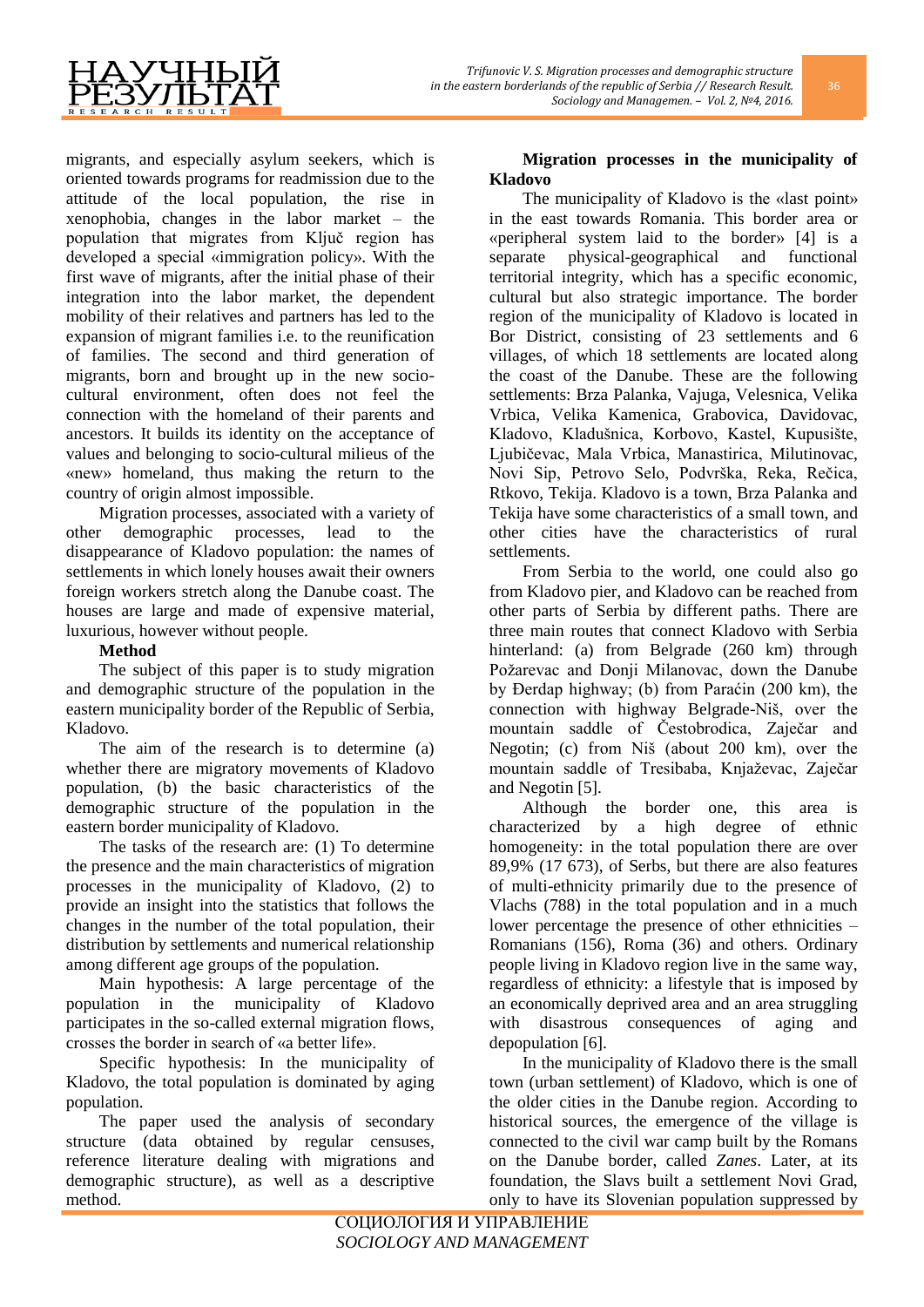

the construction of Turkish fortress Fetislam. Kladovo name is mentioned for the first time in an Austrian military document from 1596, and the oldest written information about Kladovo includes a description of the town that is recorded in his travelogue by Turkish geographer and travel writer E. Çelebi [5].

Kladovo is a small town on the bank of the Danube, which does not offer its residents great opportunities; visitors from other areas are a sporadic occurrence and but for the various national teams (volleyball, athletes) that perform part of the sports preparations here – it would be a forgotten border town. Formerly, in the time of Yugoslavia, there was a large shipyard, which has since the introduction of sanctions by the United Nations at the beginning of the nineties stagnated bringing to a halt of the economic and social development throughout Kladovo border area (today this industrial complex is foreign-owned, Romanian, and is a part of the continent Rhein Donau Yard). In the Kingdom of Yugoslavia, to the construction of hydropower plant «Đerdap» in the socialist period of development,

Kladovo was also known for world famous Kladovo caviar, which was prepared according to the old «recipe» that was brought to this area by a Russian family fled after the October Revolution. Sturgeons no longer spawn in coast of Kladovo, Kladovo caviar has no longer been served in European restaurants, hydropower plants sank old habits and customs, and economic trends in the Serbian society in recent decades have spilled over young economically active population outside the borders of the municipality of Kladovo abroad – to developed Western European societies.

According to the census of population, households and dwellings in the Republic of Serbia in 2011 and preliminary first results, in the Bor District, where Kladovo municipality is located, a constantly present downward trend in the total population is noticeable. In the period between the two censuses (2002-2011) in the Bor District, there was an absolute decline in the number of inhabitants by 22 703 inhabitants. Kladovo municipality has also recorded a decline in the population by 2 978 inhabitants (see Table 1).

Tablе 1

### **The total population according to the census of 2011 and 2002**

Таблица 1

### **Общая численность населения по данным переписи 2011 и 2002 года**

1. Укупно пописана лица, укупан број становника према Пописима 2011, и 2002, и укупан број домаћинстава и станова (наставак)

Total enumerated persons, total number of population according to the Censuses 2011 and 2002 and total number of households and dwellings (continued)

|                                                          | Укупно<br>пописана<br>лица                     | Укупан број становника<br>Total number of<br>population |                                                 | Апсолутни<br>пораст-пад<br>2011-2002                | Индекс<br>$2002 = 100$ | Укупан број<br>дома-<br>Ћинстав а                                                  | Укупан<br>број<br>станова                       |                                                       |
|----------------------------------------------------------|------------------------------------------------|---------------------------------------------------------|-------------------------------------------------|-----------------------------------------------------|------------------------|------------------------------------------------------------------------------------|-------------------------------------------------|-------------------------------------------------------|
|                                                          | Total<br>lenumeratedi<br>persons               | 2011<br>2002                                            |                                                 | Absolute<br>increase-<br>decrease<br>2011-2002      | Index<br>2002=100      | Total<br>number of<br>households                                                   | Total<br>number of l<br>dwelings                |                                                       |
| Борска област<br>Bop.<br>Кладово<br>Мајданпек<br>Неготин | 146 813<br>50 159<br>27 227<br>19748<br>49 679 | 123848<br>48 155<br>20 635<br>18 179<br>36 879          | 146 551<br>55 817<br>23 613<br>23 703<br>43 418 | $-22\,703$<br>-7 662<br>$-2978$<br>-5 524<br>-6 539 |                        | 84,5<br>47635<br>86,3<br>16764<br>87,4<br>8427<br>76,7<br>7 3 5 7<br>15087<br>84.9 | 68 796<br>22 439<br>12 946<br>10 20 7<br>23 204 | Area of Bor<br>Bor<br>Kladovo<br>Majdanpek<br>Negotin |

Source: Census of Population, Households and Dwellings in the Republic of Serbia – first results, Belgrade: Republic Institute for Statistics, 2011.

Data obtained from the 2011 Census show that the total number of listed persons within the territory of the border region of Kladovo is 27 227, and the total population is 20 635 inhabitants – 6534 people migrated to change their place of permanent residence (the vast majority is living and working abroad).

A comparative population overview from 1948 to 2002 [7] shows that the number of people, taking into account differences in methodologies of previous censuses and the 2002 census, in the municipality of Kladovo increased in the period after the Second World War to the beginning of the nineties (Table 2).

37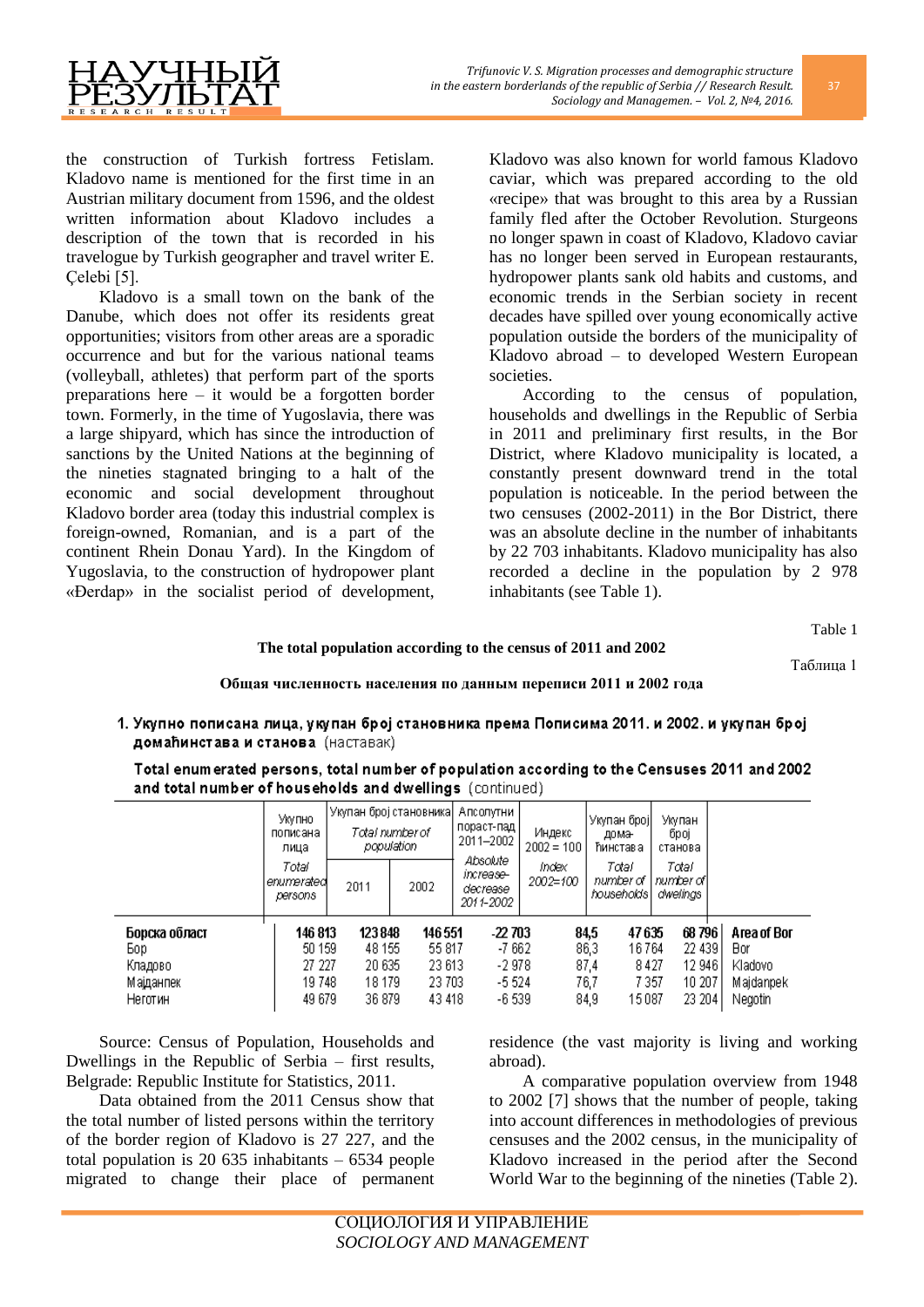

#### Table 2

## **Comparative population overview in the municipality of Kladovo**

Таблица 2

### **Сравнительный обзор численности населения в муниципалитете Кладово**

## УПОРЕДНИ ПРЕГЛЕД БРОЈА СТАНОВНИКА 1948, 1953, 1961, 1971, 1981, 1991. И 2002. ГОДИНЕ Лео 1

|                    |       | Број становника                |       |       |       |       |       |       |                                 |  |  |
|--------------------|-------|--------------------------------|-------|-------|-------|-------|-------|-------|---------------------------------|--|--|
| Назив и тип насеља |       | по методологији ранијих пописа |       |       |       |       |       |       | по методологији<br>пописа 2002. |  |  |
|                    | 1948  | 1953                           | 1961  | 1971  | 1981  | 1991  | 2002  | 1991  | 2002                            |  |  |
| Кладово            | 26161 | 27792                          | 28217 | 33173 | 33376 | 31881 | 31233 | 26714 | 23613                           |  |  |
| Брза Паланка<br>г  | 1739  | 1683                           | 1801  | 1668  | 1699  | 1557  | 1820  | 1183  | 1076                            |  |  |
| Bajyra             | 870   | 929                            | 931   | 1002  | 952   | 843   | 796   | 715   | 563                             |  |  |
| Велесница          | 677   | 723                            | 751   | 747   | 795   | 668   | 555   | 409   | 265                             |  |  |
| Велика Врбица      | 1518  | 1622                           | 1576  | 1660  | 1651  | 1540  | 1502  | 1272  | 996                             |  |  |
| Велика Каменица    | 1549  | 1800                           | 1764  | 1730  | 1689  | 1393  | 1515  | 900   | 757                             |  |  |
| Грабовица          | 1916  | 2058                           | 2083  | 2155  | 2242  | 2051  | 1979  | 1189  | 880                             |  |  |
| Давидовац          | 627   | 714                            | 646   | 710   | 683   | 626   | 628   | 621   | 610                             |  |  |
| Кладово<br>г       | 2128  | 2336                           | 2683  | 6957  | 8325  | 9626  | 9708  | 9330  | 9142                            |  |  |
| Кладүшница         | 825   | 933                            | 896   | 1017  | 985   | 904   | 813   | 861   | 727                             |  |  |
| Корбово            | 1892  | 2076                           | 2055  | 1930  | 1755  | 1481  | 1325  | 1318  | 1067                            |  |  |
| Костол             | 834   | 859                            | 891   | 1138  | 1218  | 1177  | 1167  | 1098  | 1053                            |  |  |
| Купузиште          | 783   | 768                            | 819   | 782   | 797   | 657   | 642   | 445   | 317                             |  |  |
| Љубичевац          | 1403  | 1398                           | 1394  | 1440  | 1562  | 1366  | 1330  | 543   | 458                             |  |  |
| Мала Врбица        | 970   | 1123                           | 1058  | 1226  | 1233  | 1155  | 1087  | 976   | 783                             |  |  |
| Манастирица        | 449   | 479                            | 486   | 529   | 438   | 356   | 305   | 313   | 250                             |  |  |
| Милутиновац        | 253   | 299                            | 304   | 307   | 302   | 275   | 291   | 218   | 186                             |  |  |
| Нови Сип           | 682   | 746                            | 625   | 1646  | 956   | 812   | 930   | 806   | 909                             |  |  |
| Петрово Село       | 1222  | 1209                           | 1144  | 589   | 376   | 224   | 132   | 220   | 129                             |  |  |
| Подвршка           | 1910  | 1943                           | 2056  | 2170  | 2111  | 1944  | 1754  | 1503  | 1143                            |  |  |
| Река               | 609   | 643                            | 694   | 603   | 529   | 438   | 412   | 339   | 278                             |  |  |
| Речица             | 149   | 153                            | 161   | 154   | 129   | 106   | 75    | 60    | 45                              |  |  |
| Ртково             | 1771  | 1821                           | 1764  | 1671  | 1718  | 1553  | 1470  | 1279  | 1012                            |  |  |
| Текија             | 1385  | 1477                           | 1635  | 1342  | 1231  | 1129  | 997   | 1116  | 967                             |  |  |

Source: Comparative population overview in 1948, 1953.1961, 1971, 1981, 1991 and 2002. Data by settlements. Belgrade: Republic Institute for Statistics, 2004.

According to the data in Table 2, the population was the highest in the period between 1961 and 1981, i.e. during the period when hydroelectric power plant «Djerdap» was being built and when the shipyard was at full capacity. In the period between 1991 and 2011 there was a significant decrease in the percentage of the total population in the municipality of Kladovo from 26,714 people who lived in Kladovo in 1991, over 23,613 people who lived in this area in 2002, we came to a figure of 20 635 inhabitants [8] living in the municipality of Kladovo today.

Data from the 2011 Census show, both for the town of Kladovo and villages in the municipality of Kladovo, that a large number of residents is affected by external migratory movements: there is a big difference between the total number of listed people and the total population in these areas.

The population of 23 Kladovo settlement is distributed as follows: (1) in the main town of Kladovo there is a total of 9423 listed people, the total population is 8913, with 486 people abroad; (2) in the settlement of Brza palanka, a total number of listed people is 1613, in this town there are 855 inhabitants with 746 people abroad; (3) in the village of Vajuga, the total number of listed people was 639, the total population is 422, with 214 people abroad; (4) in the village of Velesnica, the total number of listed people was 450, the total population is 215, with 235 people abroad; (5) in the village of Velika Vrbica a total number of listed people is 1248, the total population is 836, with 412 people abroad; (6) in the village of Velika Kamenica a total number of listed people is 1211, the total population is 552, with 658 people abroad; (7) in the village of Grabovica, the total number of listed people is 1460, the total population is 709 inhabitants with 748 people abroad; (8) in the rural village of Davidovac, the total number of listed people is 552, the total population is 525, while there are 26 people living abroad; (9) in the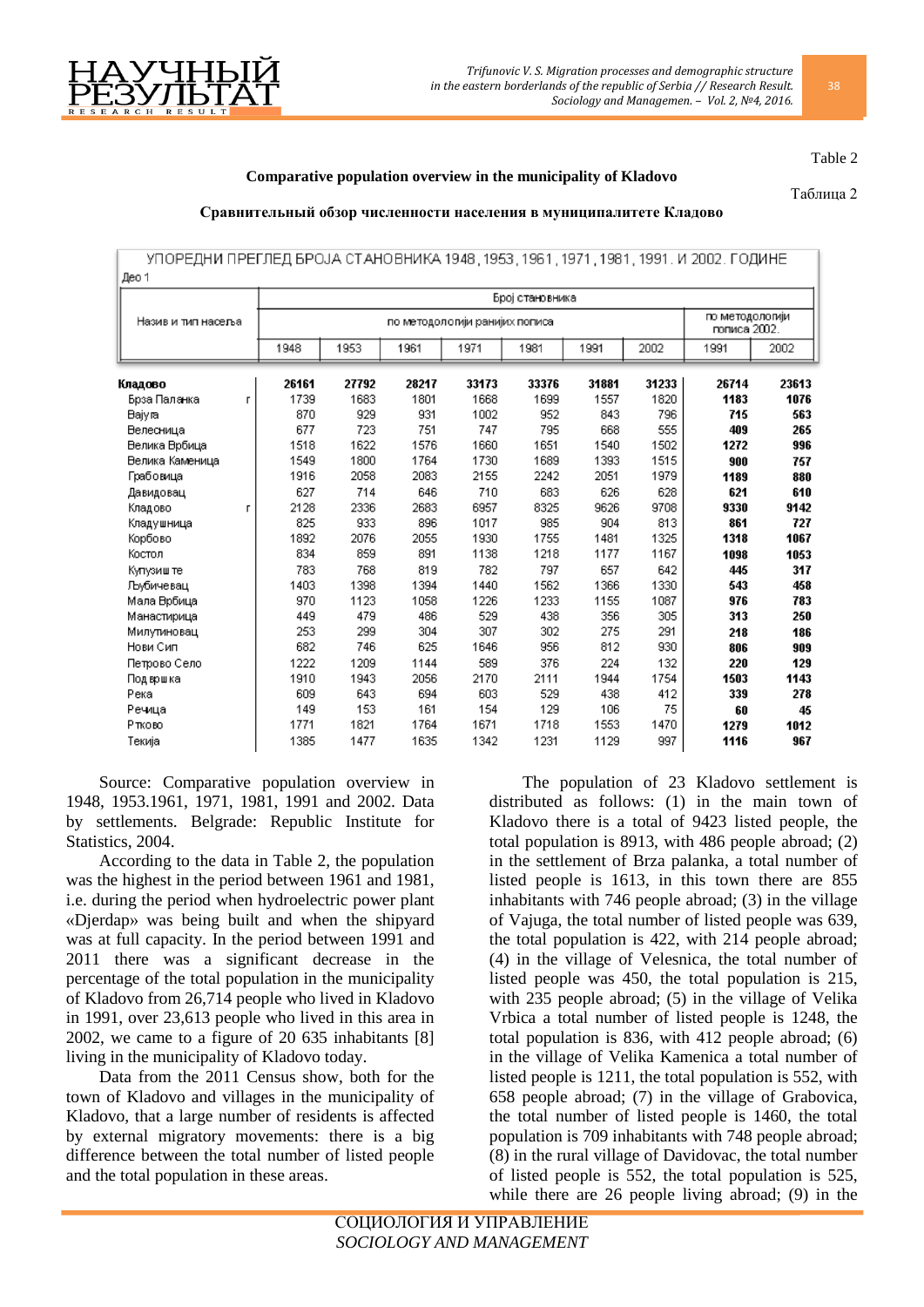

village of Kladušnica, the total number of listed people is 720, the total population is 631, with 89 people abroad; (10) in the village of Korbovo, the total number of listed people is1065, the total population is 735, with 330 people living abroad; (11) in the village of Kostol, the total number of listed people is 1101, the total population is 957, with 144 people abroad; (12) in the village of Kupuzište, the total number of listed people is 548, in the village there are 239 inhabitants and 309 people is living abroad; (13) in the village of Ljubičevac, the total number of listed people is 1006, the village has 367 inhabitants, with 639 people abroad; (14) in the village of Mala Vrbica, the total number of listed people is 969, the total population is 670, and 299 is living abroad; (15) in the village of Manastirica, the total number of listed people is 213, the total population is 174, while 39 people is living abroad; (16) in the village of Milutinovac, the total population listed is 209, in the village there are 142 inhabitants, with 66 people abroad; (17) in the village of Novi Sip, the total number of listed people is 783, in the village there are 766 inhabitants and 17 people is living abroad; (18) in Petrovo Selo, the total number of listed people is 84, 80 inhabitants live in the village, and there are no people abroad; (19) in the village of Podvrška, the total number of listed people is 1519, the village has 1003 inhabitants and 516 people are living abroad; (20) in the rural village of Reka, the total number of listed people is 311, in the village there are 189 inhabitants, with 116 people abroad; (21) in the village of Rečica, the total number of listed people is 29, 23 inhabitants live in the village, and 6 people live abroad; (22) in the village of Rtkovo the total number of listed people is 1267, in the village there are 828 inhabitants and 436 people live abroad; (23) in the settlement of Tekija, the total number of listed people is 807, 804 inhabitants live in the village and 3 people live abroad [9].

Villages with the greatest number of total population (permanent residents who live in the village) in the municipality of Kladovo are Podvrška (1003 inhabitants) and Kostol (957 inhabitants); villages with the lowest total number of inhabitants in this area are Petrovo Selo (80) and Rečica (23 people).

In Kladovo municipality, according to census data (2011), there are villages that have a lower number of the total population than the people living abroad. These are villages: (a) Velika Kamenica – 5  $=52$  inhabitants in the village, 658 people abroad; (b) Velesnica – 215 inhabitants in the village, 235 persons abroad; (c) Grabovica – 709 inhabitants in

the village, 748 people abroad; (d) Kupuzište – 239 inhabitants in the village, 309 people abroad; (D) Ljubičevac – 367 inhabitants in the village, 639 people abroad.

# **Demographic processes in the municipality of Kladovo**

Data on the population by gender and age in the Municipality of Kladovo according to the Census (2011) show that the total population (20 635) has a greater number of women, 10 567, whereas there are 10 068 of men. If we compare the contingent of the population of up to 15 years of age with the contingent of the population of over 65 years of age in this border area, we come to the conclusion that older people are more numerous: 5032 inhabitants are 65 years old and over; 2358 inhabitants are children under 14 years of age. The average age in this border area is 46,8 years: the average age of men is 45,0 years, and the average age of women is 48,5 years [10].

Population in Kladovo region, according to the average age, shows demographic characteristics similar to other parts of Serbia: it entered the stage of *old demographic age* (average age 40 - 43 years), although it can be talked about the transition to the oldest stage of demographic age (average age 43 +). Further process of population aging, characteristic of most developed European and world western regions, characteristic for the second half of the  $20^{th}$  and beginning of the  $21<sup>st</sup>$  century, characterizes the east borderlands of Serbia. Decline in the proportion of young and increase in the proportion of old population influences the growth of aging index.

Aging is in the entire territory of the Republic conditioned by the tendency of secondary birthrate declining, provided that the differences in the performance of the process at its narrower territorial units are owed to the differential fertility and mortality in specific groups [11], and in the territory of the eastern borderlands also to the strong impact of the so-called external migrations.

The negative consequences of the so-called new demographic mode (negative natural growth, decades-long low fertility, population aging) have long been present in Ključ region and more driven by long-present migration waves. The problem of the population drain of this area, however, has not alerted the local community and the whole society to a kind of «emergency». This problem is not spoken of, and the ways to overcome it are not being searched for. If it has the intent to act systematically on the change of the current demographic situation, the state should determine incentives, population policies in many areas relevant to the reproduction of the population.